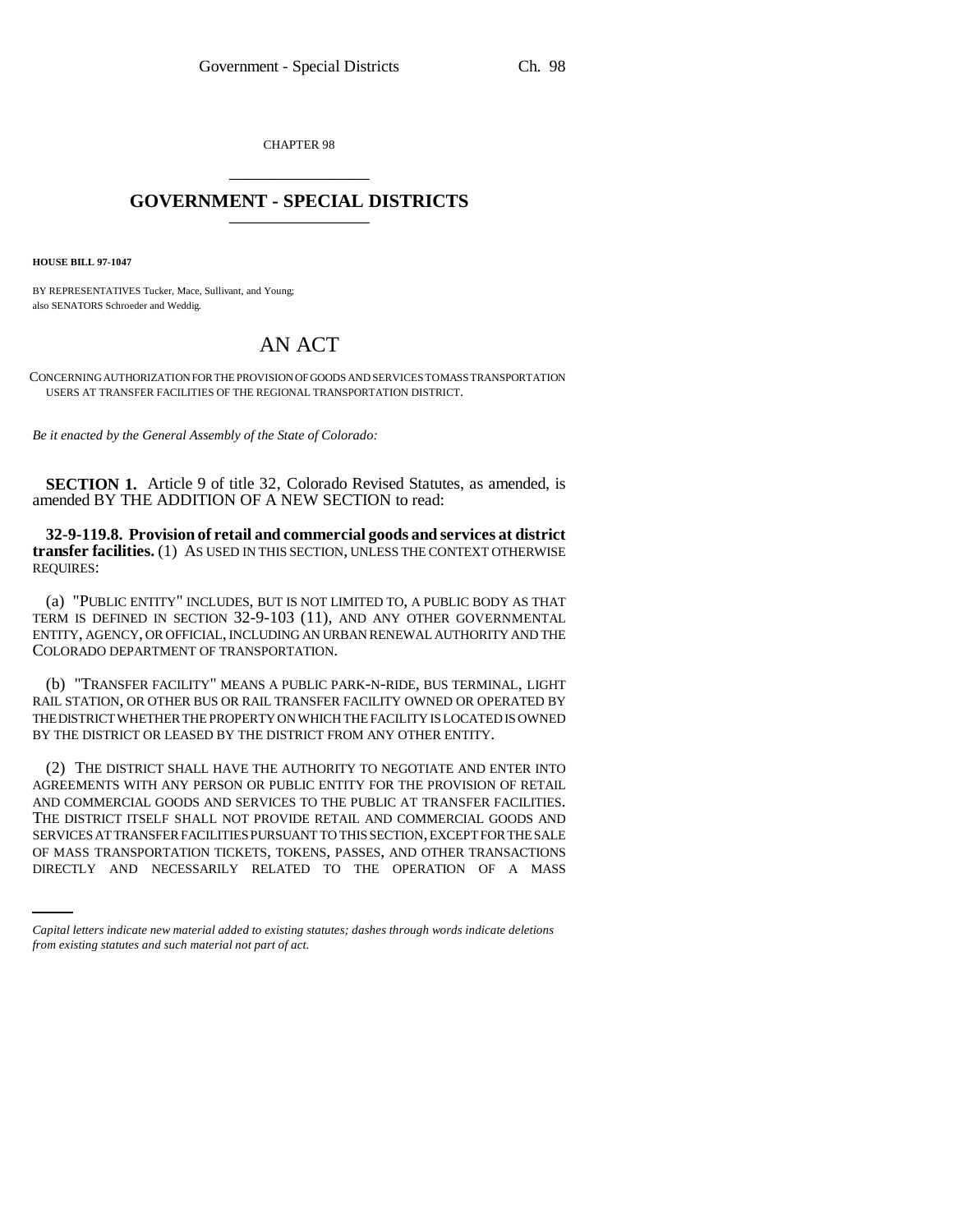TRANSPORTATION SYSTEM.

(3) ANY PERSON OBTAINING THE USE OF ANY PORTION OF A TRANSFER FACILITY FOR THE PROVISION OF RETAIL OR COMMERCIAL GOODS OR SERVICES SHALL BE REQUIRED TO COMPENSATE THE DISTRICT BY PAYMENT OF RENT AT FAIR MARKET VALUE, OR, AT THE DISCRETION OF THE DISTRICT, BY THE PROVISION OF SERVICES OR CAPITAL IMPROVEMENTS TO FACILITIES USED IN TRANSIT SERVICES, ALONE OR IN COMBINATION WITH RENTAL PAYMENTS, SUCH THAT THE TOTAL BENEFIT TO THE DISTRICT IS NOT LESS THAN THE FAIR MARKET RENTAL VALUE OF THE PROPERTY USED BY THE PERSON.

(4) ANY USE OF A TRANSFER FACILITY FOR THE PROVISION OF RETAIL OR COMMERCIAL GOODS OR SERVICES SHALL NOT BE IMPLEMENTED IF THE USE WOULD REDUCE TRANSIT SERVICES, THE AVAILABILITY OF ADEQUATE PARKING FOR THE PUBLIC, OR WOULD RESULT IN A COMPETITIVE DISADVANTAGE TO A PRIVATE BUSINESS REASONABLY NEAR A TRANSFER FACILITY ENGAGING IN THE SALE OF SIMILAR GOODS OR SERVICES. THE PROVISION OF RETAIL AND COMMERCIAL GOODS AND SERVICES AT TRANSFER FACILITIES SHALL BE DESIGNED TO OFFER CONVENIENCE TO TRANSIT CUSTOMERS AND SHALL NOT BE CONDUCTED IN A MANNER THAT ENCOURAGES AUTOMOBILE TRAFFIC FROM NONTRANSIT USERS.

(5) ANY DEVELOPMENT OF ANY PORTION OF A TRANSFER FACILITY MADE AVAILABLE BY THE REGIONAL TRANSPORTATION DISTRICT FOR THE PROVISION OF RETAIL OR COMMERCIAL GOODS OR SERVICES SHALL BE SUBJECT TO ALL APPLICABLE LAWS, ORDINANCES, AND REGULATIONS OF ANY MUNICIPALITY, COUNTY, OR CITY AND COUNTY, IN WHICH THE FACILITY IS LOCATED, INCLUDING PLANNING AND ZONING REGULATIONS.

(6) SECTION 43-3-101 (3), C.R.S., SHALL NOT BAR THE PROVISION OR SALE OF RETAIL OR COMMERCIAL GOODS OR SERVICES CONDUCTED IN ACCORDANCE WITH THE PROVISIONS OF THIS SECTION UPON ANY PROPERTY OWNED BY THE COLORADO DEPARTMENT OF TRANSPORTATION AND LEASED TO THE REGIONAL TRANSPORTATION DISTRICT FOR THE OPERATION OF TRANSFER FACILITIES.

**SECTION 2.** 43-3-101 (3), Colorado Revised Statutes, 1993 Repl. Vol., is amended to read:

**43-3-101. Freeways - how declared - commercial enterprises prohibited.** (3) EXCEPT AS PROVIDED IN SECTION 32-9-119.8,C.R.S., no commercial enterprise or activity for serving motorists, other than emergency services for disabled vehicles, shall be conducted or authorized on any property designated as or acquired for or in connection with a freeway or highway by the department of transportation, or any other governmental agency. At locations deemed appropriate by the transportation commission, the department of transportation shall construct local service roads, which open into or connect with a freeway, in such manner as to facilitate the establishment and operation of competitive commercial enterprises for serving users of the freeway on private property abutting such local service roads.